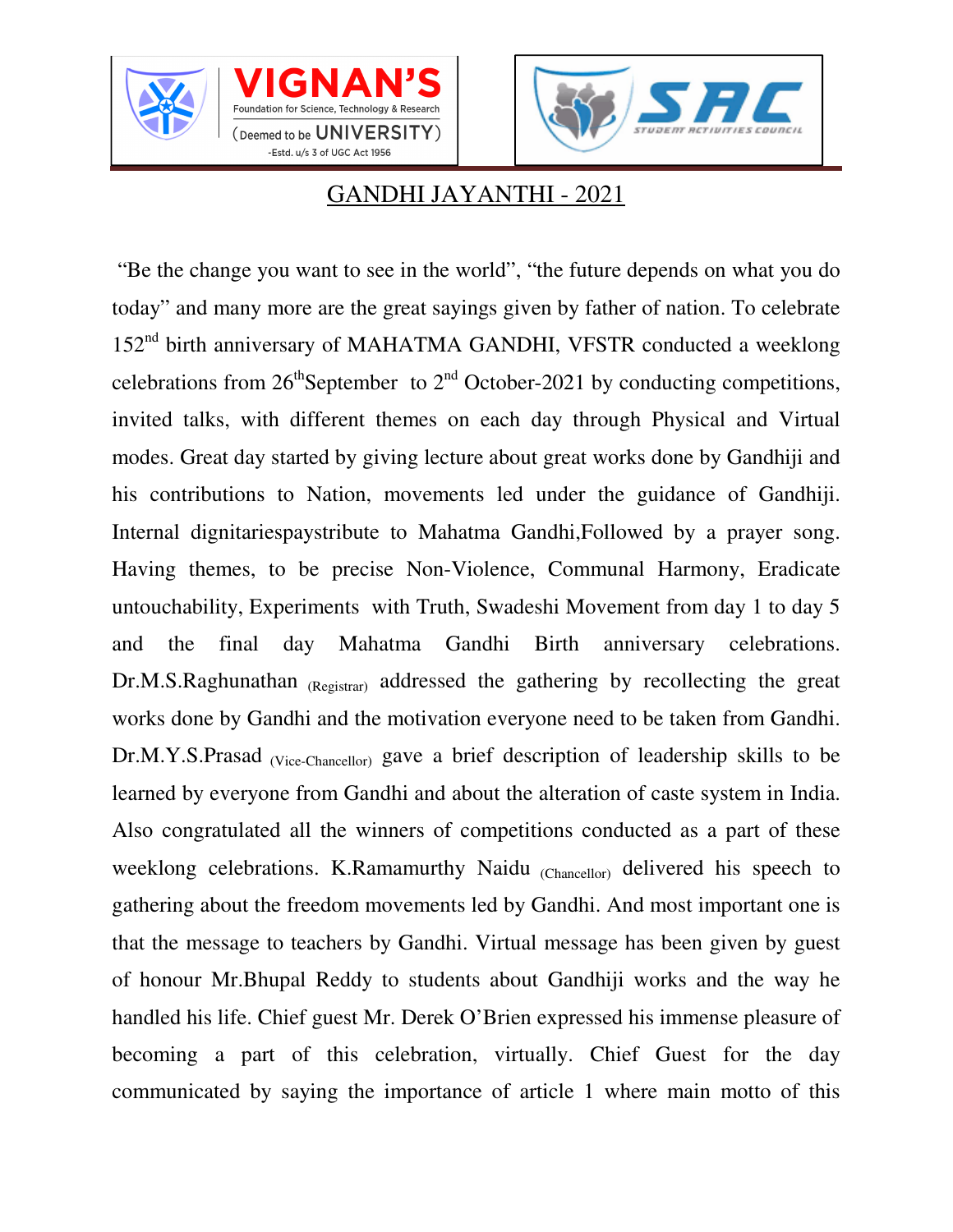





article is India shall be a union state. Beyond politics everyone need to be conscious about federal government. Also explained the situation of every state at pandemic time. Ended lecture by giving strong motivation to women. Dr.Lavu Sri Krishna Devarayulu<sub>(Vice chairman)</sub> thanked chief guest for giving message to society by his speech. Explained the ideology of Gandhiji, which everyone needs to be practised. Concluded by suggesting the teenagers to choose ethics over anything. Dr.LavuRathaiah<sub>(Chairman)</sub> gave his suggestions about the importance of woman education and empowering woman. Also spoke about Lal Bahadur Shastri, the man behind white revolution. Followed by a special act played by team culturals of Students Activities Council. Performance by team Culturalswas like a dish fit for a king. Later on Prize distribution ceremony took place for all the winners of competitions conducted as a part of these weeklong celebrations.

By recollecting all the weeklong celebrations and greatness of Gandhi, with vote of thanks followed by national anthem, astonishing day got concluded at 12:20 PM.